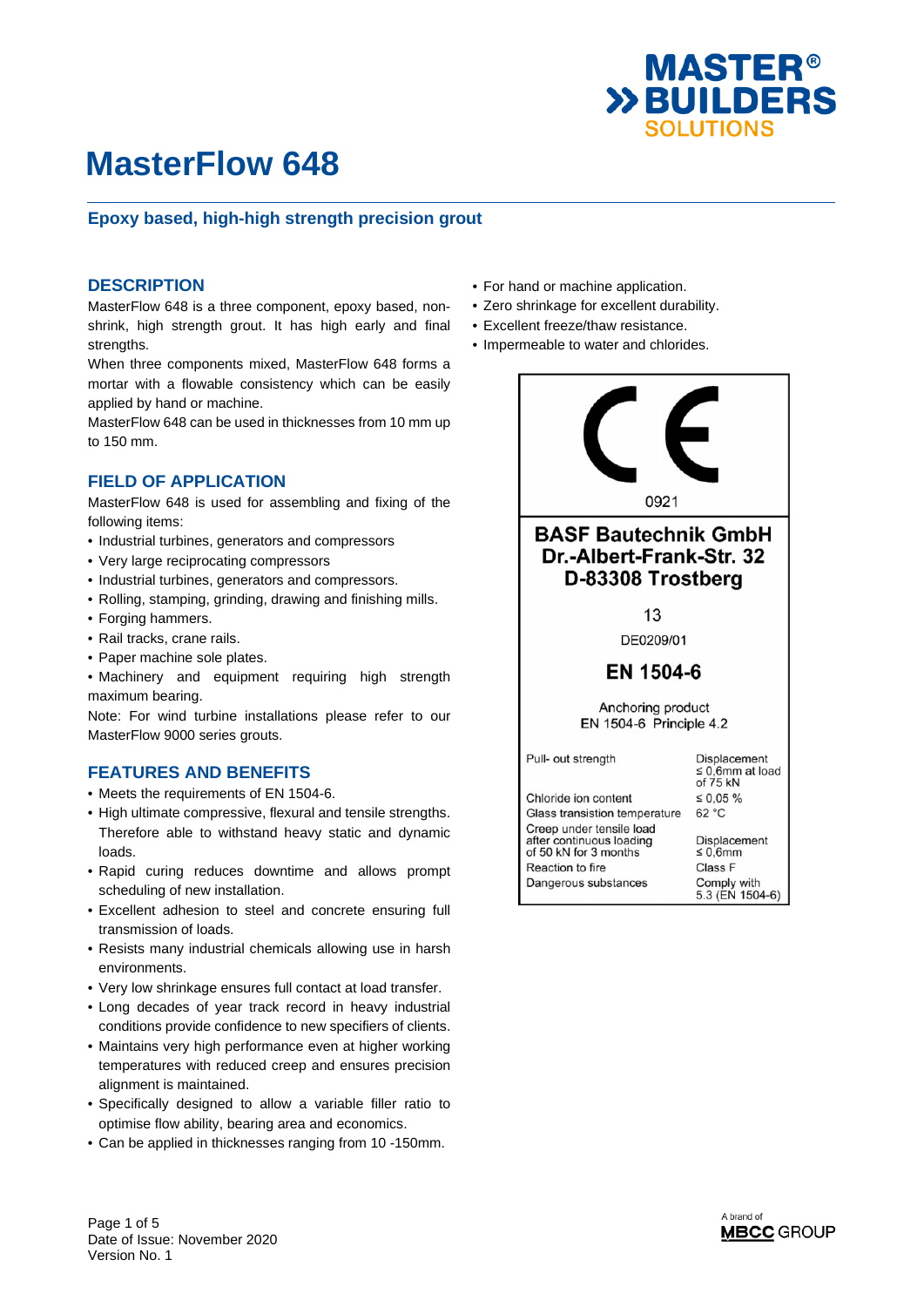

**Epoxy based, high-high strength precision grout** 

### **APPLICATION METHOD (a) Surface Preparation**

The concrete should be free of frost, curing membranes, waterproofing treatments, oil stains, laitance, friable material and dust. The concrete surfaces should be chipped and if there is a water leakage it must be drained or properly plugged. Surfaces should be dry. Particular attention should be paid to bolt holes to ensure that these are dry. Use vacuum and/or oil free compressed air to remove free standing water. The concrete areas to be grouted should not be primed or sealed.

Base plates, bolts, etc. must be clean (SA 2½) and free of oil, grease and paint etc. to obtain proper adhesion. Set and align equipment. If shims are to be removed after the grout has set, then lightly grease them for easy removal. Priming the metal surfaces is only required when a long delay between cleaning and grouting will allow corrosion and contamination.

Ensure formwork is secure and watertight to prevent movement and leaking during the placing and curing of the grout. The area should be free of excessive vibration. Shut down adjacent machinery until the grout has hardened. In hot weather, base plates and foundations must be shaded from direct sunlight. Bags and buckets of grout should be stored in the shade prior to use. In cold weather, the temperature of base plates and foundations should be raised to over 10°C.

#### **(b) Mixing**

The fill ratio is the weight of the aggregate to combined resin and hardener components. MasterFlow 648 is designed to be utilised at a variable fill ratio (resin / aggregate) from the standard 1 / 6.75 ratio to as low as 1 / 5.07 (hi-flow version) The standard 60 litre unit of MasterFlow 648 CP Plus includes 100kg (4 - 25kg bags) of aggregate. This can be reduced to as low as 3 bag yielding 52 litres.

Resin and filler components can be purchased separately. Unlike most epoxy grouts, MasterFlow 648 maintains high bearing area when fill ratios are decreased. In addition, physical properties including high temperature performance are maintained. By determining the proper fill ratio for a particular project and purchasing accordingly, the cost per litre, flow and physical properties are optimised. A guideline for suggested fill ratios is shown below.

| Temperature          | Thin pours or long<br>distance | Standard grouting |  |  |
|----------------------|--------------------------------|-------------------|--|--|
| $>32^{\circ}$ C      | 4 bags                         | 4 bags            |  |  |
| $> 21 - 32$ °C       | $3.5 - 4$ bags                 | 4 bags            |  |  |
| $> 10 - 21^{\circ}C$ | $3 - 3.5$ bags                 | 3.5 bags          |  |  |

In using this guide the temperature of the foundation and plate is the critical concern, however, grout and ambient temperature are also important.

Add all the contents of the hardener container to the resin component and mix thoroughly for at least 3 minutes. Transfer to a mechanical mixer. Add the aggregate, mixing thoroughly until a uniform consistency is obtained. At low temperatures (10°C) the flow characteristics of MasterFlow 648 will be reduced and installation times increased.

#### **(c) Application**

Lengths of metal strapping laid in the formwork prior to placing may be necessary to assist grout flow over large areas and in compacting and eliminating air pockets. Have sufficient manpower, materials and tools to make mixing and placing rapid and continuous. Where grout must flow some distance, make the initial batch slightly more fluid or flowable than required; this lubricates the surfaces and avoids blockage of the grout that follows. The grout shall be poured continuously and from one side only, to avoid entrapment of air while grouting.

Maintain a constant hydrostatic head, preferably of at least 15 cm. On the side where the grout has been poured, allow 10 cm clearance between the side of the form and the base plate of the machine. On the opposite side allow 5-10 cm clearance between the formwork and the base plate.

Due to differences in temperature between the grout under the base plate, and exposed shoulders that are subject to more rapid temperature changes, debonding and / or cracking can occur. Avoid shoulders wherever possible. If shoulders are required they should be firmly anchored with reinforcing to the substrate to prevent debonding.

Make sure grout fills the entire space to be grouted and remains in contact with the plate throughout the entire grouting placement.

Note: Do not use vibrator for placing the grout!

#### **COVERAGE**

1,900 kg /  $m^3$  : Filling ratio 1 / 6.75 (1 set resin + 4 bags) 1,700 kg /  $m^3$  : Filling ratio 1 / 5.07 (1 set resin + 3 bags)

Page 2 of 5 Date of Issue: November 2020 Version No. 1

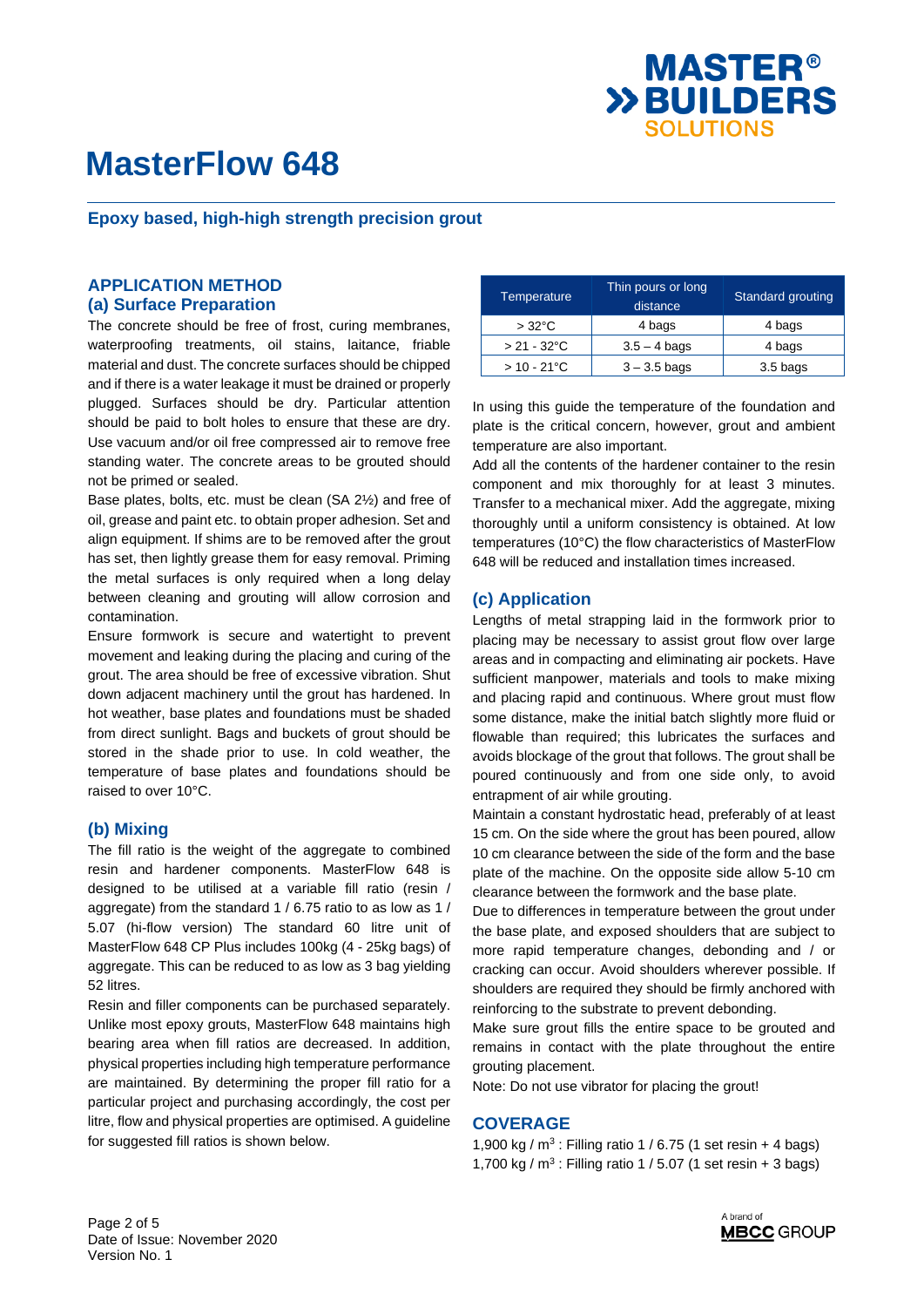

### **Epoxy based, high-high strength precision grout**

#### **FINISHING AND CLEANING**

Tools and mixer must be cleaned immediately after use with suitable solvents. Cured material can only be removed mechanically.

#### **CURING**

Full cure is reached in 7 days after the application at a constant temperature of 23 ºC

#### **WORKING TIME**

The following chart is a guide for the working time of a MasterFlow 648 grout at various ambient temperatures.

| Temperature       | Working time        |  |  |
|-------------------|---------------------|--|--|
| at $32^{\circ}$ C | $50 - 60$ minutes   |  |  |
| at $21^{\circ}$ C | $90 - 120$ minutes  |  |  |
| at $10^{\circ}$ C | $120 - 150$ minutes |  |  |

### **PACKAGING**

MasterFlow 648 is available in unitised package sizes for your convenience.

| Comp.A | Comp.B             | Set<br>Comp.C                 |         | Yield |
|--------|--------------------|-------------------------------|---------|-------|
| 10.8kg | 4.0kg              | 100.0kg<br>$(4 \text{ bags})$ | 114.8kg | 60 I  |
| 2.7kg  | 1.0 <sub>k</sub> g | 25.0kg<br>$(1$ bag)           | 28.7kg  | 15 I  |

#### **STORAGE**

Store at ambient temperatures, out of direct sunlight, in cool, dry warehouse conditions and clear of the ground on pallets protected from rainfall prior to application.

#### **SHELF LIFE**

24 months if stored at above mentioned storage conditions.

#### **WATCH POINTS**

• Do not apply at temperatures below +10 ºC nor above +30 ºC.

• Do not add any other substance that could affect the properties of the product.

• In case of thicker applications and complex geometries consult your local Master Builders Solutions representative.

#### **HANDLING AND TRANSPORT**

Usual preventive measures for the handling of chemical products should be observed when using this product, for example do not eat, smoke or drink while working and wash hands when taking a break or when the job is completed.

Specific safety information referring the handling and transport of this product can be found in the Material Safety Data Sheet. For full information on Health and Safety matters regarding this product the relevant Health and Safety Data Sheet should be consulted.

Disposal of product and its container should be carried out according to the local legislation in force. Responsibility for this lies with the final owner of the product.

#### **CONTACT DETAILS**

Master Builders Solutions UK Ltd, 19 Broad Ground Road Lakeside Redditch Worcestershire B98 8YP Tel: +44 (0) 1527 512255 Fax +44 (0) 1527 503576 www.master-builders-solutions.com/en-gb

© Master Builders Solutions UK Ltd

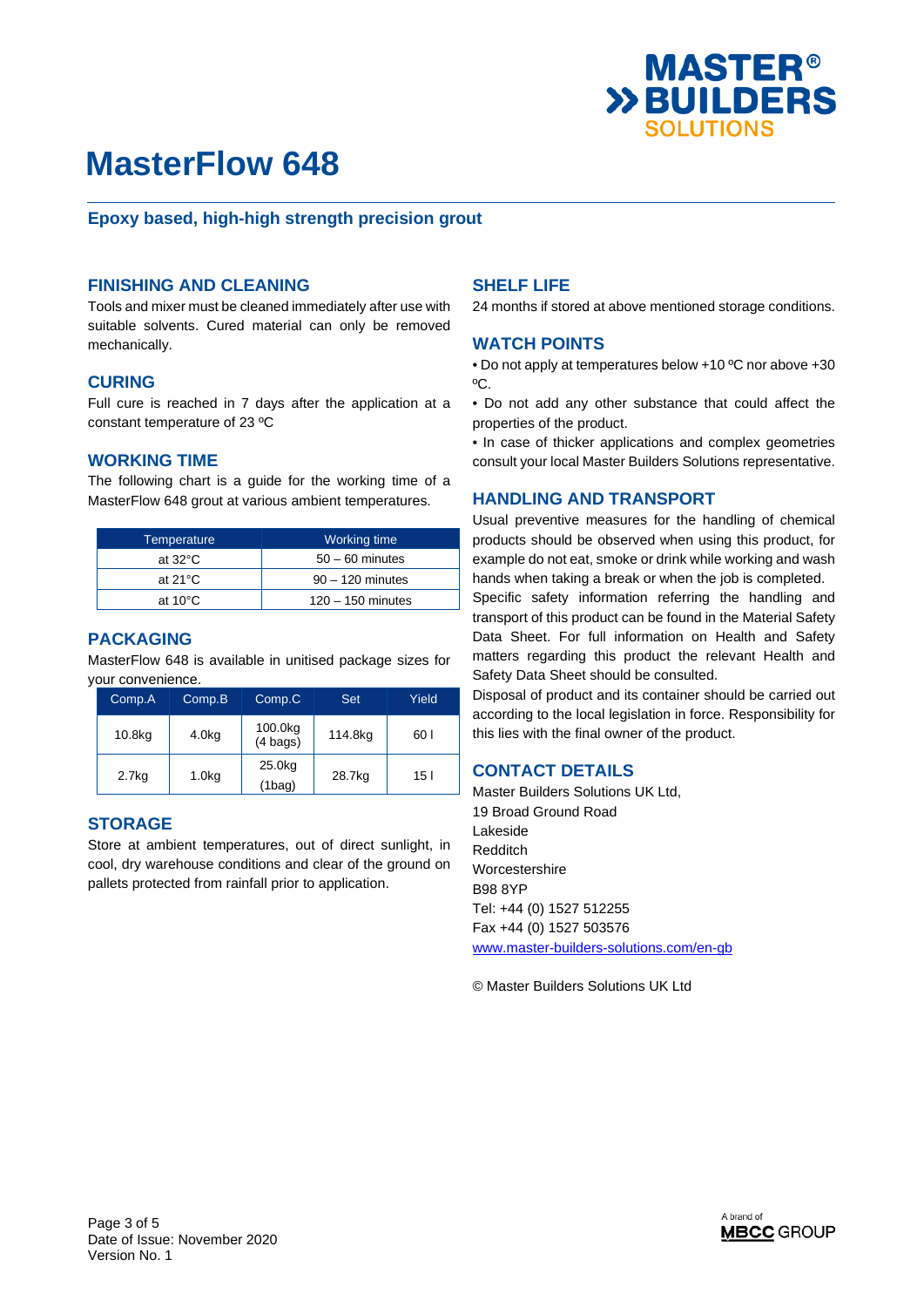

## **Epoxy based, high-high strength precision grout**

| <b>Product Data</b>                                                        |                                                    |                 |                                        |                   |
|----------------------------------------------------------------------------|----------------------------------------------------|-----------------|----------------------------------------|-------------------|
| <b>Property</b>                                                            |                                                    | <b>Standard</b> | Data                                   | Unit              |
| <b>Chemical Base</b>                                                       |                                                    |                 | Epoxy                                  |                   |
| Colour                                                                     |                                                    |                 | Grey                                   |                   |
| Layer Thickness                                                            | minimum<br>maximum                                 |                 | 10<br>150                              | mm                |
| <b>Fresh Mortar Density</b>                                                | filling ratio: $1/6.75$<br>filling ratio: $1/5.07$ |                 | 1.90<br>1.70                           | g/cm <sup>3</sup> |
| <b>Working Time</b>                                                        | $10^{\circ}$ C<br>23 °C<br>30 °C                   |                 | $120 - 150$<br>$90 - 120$<br>$50 - 60$ | Minute            |
| Application Temperature (ambient and substrate)                            |                                                    |                 | $+10 - +30$                            | Celcius           |
| Elasticity Modulus (7 days)                                                | filling ratio: $1/6.75$<br>filling ratio: $1/5.07$ | EN13412         | $\geq 19,000$<br>≥ 16,000              | N/mm <sup>2</sup> |
| <b>Thermal Expansion Coefficient</b>                                       | 7 days                                             | EN 1770         | $2.4 \times 10^{-5}$                   | 1/k               |
| Adhesion to Concrete<br>28 days<br>after Freeze-Thaw (50 cycles with salt) |                                                    | EN 13687-1      | $\geq 2.0$                             | N/mm <sup>2</sup> |

| <b>Mechanical Strength</b> | <b>Temperature</b>   | 10 °C  |        | 23 °C  |        | $30^{\circ}$ C |        |
|----------------------------|----------------------|--------|--------|--------|--------|----------------|--------|
| N/mm <sup>2</sup>          | <b>Filling Ratio</b> | 1/6.75 | 1/5.07 | 1/6.75 | 1/5.07 | 1/6.75         | 1/5.07 |
| Compressive Strength       | 8 hours              |        |        |        |        | 51             | 51     |
|                            | 16 hours             |        |        | 57     | 57     | 57             | 57     |
|                            | 24 hours             |        |        | 69     | 69     | 69             | 69     |
|                            | 72 hours             | 58     | 55     | 83     | 82     | 91             | 90     |
|                            | 7 days               | 78     | 75     | 89     | 89     | 89             | 89     |
| <b>Flexural Strength</b>   | 7 days               | 27     | 27     | 28     | 28     | 28             | 28     |